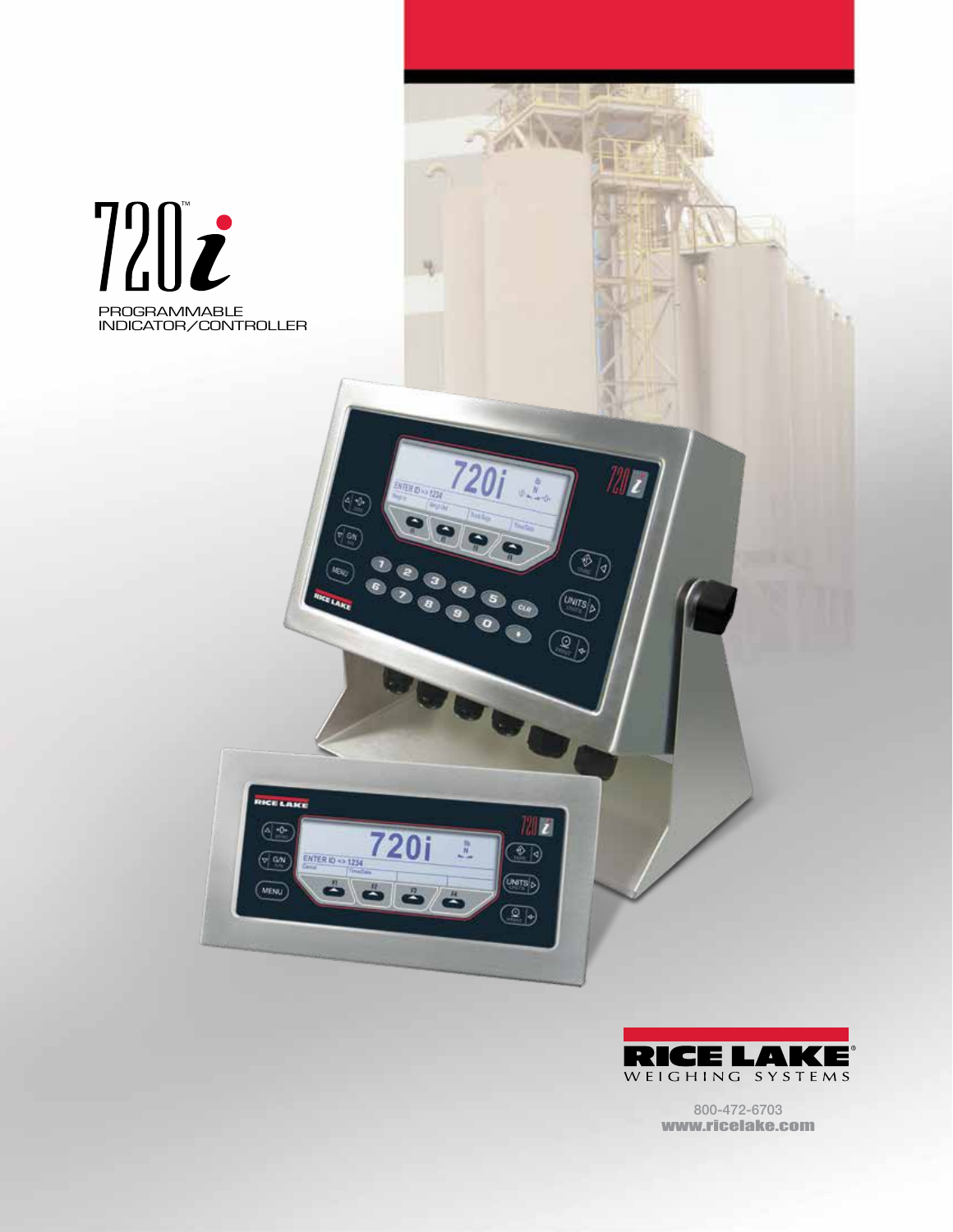# $\|T\|$

PROGRAMMABLE INDICATOR/CONTROLLER

## 720i–Powerful Functionality

## Simplified Intelligence

The 720i indicator/controller proves its ability to control more processes, more equipment and more information than other basic models. Automate entire systems by commanding batch formulation, simplify ticketing for vehicle scales, or customize to prompt, capture and print your process data. Capture and store weight data, link more peripheral equipment and do it all with ease.

The 720i design presents an operator keypad in either universal or panel-mount enclosures. Programmable softkeys and operator prompts offer more functionality and control for busy industrial settings.

Utilize the standard configurable batch engine of the 720i Batching version or explore the programming capabilities of the 720i Advanced Truck version. Both versions feature local remote capability, allowing multiple indicators to simultaneously display the same data for effortless tracking. Whether used for truck scale operations, data collection, batching or networking, this versatile indicator/controller is an intelligent solution.

## Designed for Your Application

Choose between two 720i versions to find the best fit for your application. The 720i Batching version is designed specifically for batch control while the 720i Advanced Truck version excels with its advanced process control, increased data storage and reporting capabilities. The Advanced Truck version is ideally suited for a wide range of applications, from truck and vehicle scale environments to industrial automation. Both versions are available in either universal or panel mount enclosures.



This sequence is one example of a simple process programmed using the 720i's standard batch engine. (1) At the touch of a button, gates release product into a large hopper. (2) The product is then measured using weight data collected from load cells. (3) Next, the 720i signals a motor to mix the hopper contents for a given length of time. (4) Lastly, another gate is engaged to discharge a certain amount of product based on weight, (5) while a conveyor system is simultaneously activated.

**ENTER TRUCK ID - 1234** 

高登堂

 $+0+$ 

 $GN$ 

**MENU** 

**CELAKE** 

ACCEPT - 123

Vehicle Weighing /ehicle Weighing

Connect peripherals such as PCs, printers, remote displays and stop/go lights with the 720i Advanced Truck version. Weight is easily displayed at the scale and in an office simultaneously using local/remote capability. For increased data storage and reporting capabilities, simply enter the 720i's Advanced Truck Mode. These features (and more) make the 720i an outstanding value for any truck and vehicle scale application.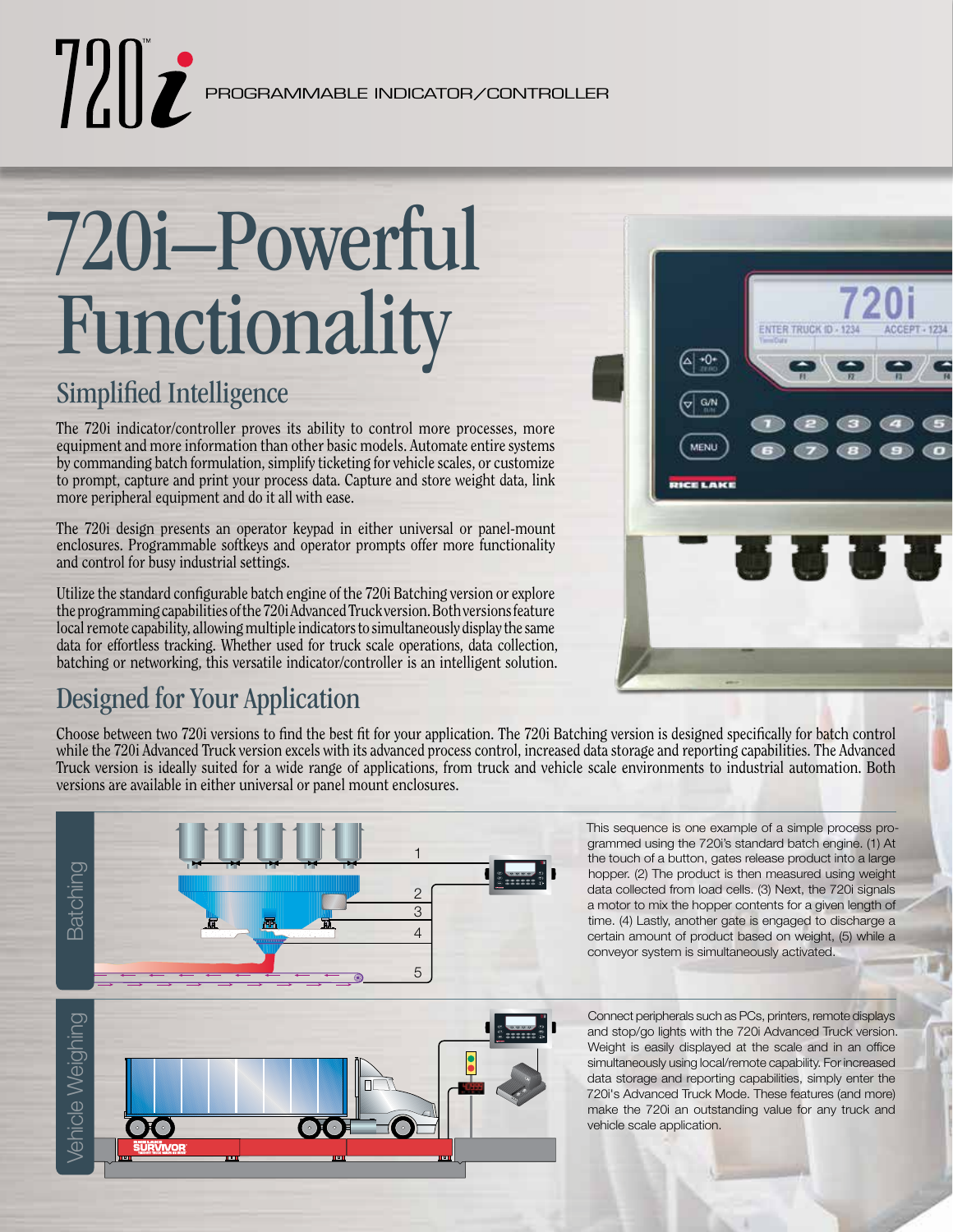

#### *INTUITIVE, EASY-TO-USE LOCAL DISPLAY*

*Character sizes are ¾ inch and backlit for easy readability at a distance, in bright sunlight and dim light.*

#### *FOUR SOFT KEYS*

*Soft keys allow the operator to easily create new keys and understand functions and selections.*

#### *CONFIGURABLE BATCH ENGINE*

*Allows you to design your own multistep procedure to automatically run from beginning to end.*

#### *ZERO/GROSSNET/MENU/TARE/*

*UNITS/PRINT KEYS Most common interface keys located on the front panel for easy access.*

#### *NEMA TYPE 4X/IP66 RATED ENCLOSURE*

*Heavy-duty, stainless steel embossed enclosure is ideally suited for the toughest industrial environments.*

#### *LATCHED I/O CONTROL*

*The 720i combines the benefits of a weight-based control system architecture for batching processes.*

## Upgraded CPU Design

The 720i has a robust CPU board design for reliable signal integrity and longer life.

- Increased transient voltage protection
- Improved signal integrity

## Flexible Features

The 720i includes powerful onboard connectivity as well as expandability for a wide range of applications.

- Two full duplex serial ports
- Eight digital I/O
- 20 auxiliary print formats
- Capture Peak Hold and display rate of change
- Header for USB, Ethernet or fiber-optic interface card
- One option slot to use with additional networking or option cards

### Powerful Process Control

- Choose the 720i Advanced Truck version for extended programmability.
- Simple processes can be programmed with "step, condition, action" philosophy for sequences and prompts
- Evaluates multiple steps simultaneously
- Create, edit and manage databases

## Built-in Batching

#### Choose the 720i Batching version for built-in batch control functionality.

- Design your own multi-step procedure to run automatically from beginning to end
- Uses the same powerful batch engine as Rice Lake's advanced indicators
- 32 configurable batch steps or free-running setpoints
- Batch routine can be started automatically or manually
- More than 20 types of setpoints can be triggered on conditions like weight, time, count or status
- Setpoint activation is based on being higher, lower, inside or outside a bandwidth
- Preact tuning and auto jogging ensure accuracy during changes in product flow

## Truck and Vehicle Scale Applications

The 720i Truck in/out and Advanced Truck versions come with several unique features designed specifically for truck and vehicle scale environments.

- 720i Truck in/out:
- Stores 1,000 weigh-in weights and calculates gross, tare and net weights on weigh-out
- Allows keyed and stored tare weights for outbound vehicles

#### 720i Advanced Truck:

- Attach peripheral equipment such as PCs, printers, stop/go lights, remote displays and more
- Install one 720i in the office and one at the scale to display the same weight data with local/remote capability
- Advanced Truck Mode gives more data storage and reporting capabilities: Up to 99 unique customer, material or source files, and more than 1,400 transaction files.
- Print summary reports by material, customer and source by date range, daily or shift
- Multi-range, multi-interval allow for incremental flexibility
- Alibi tracking retrieves data and can reprint tickets from scale history